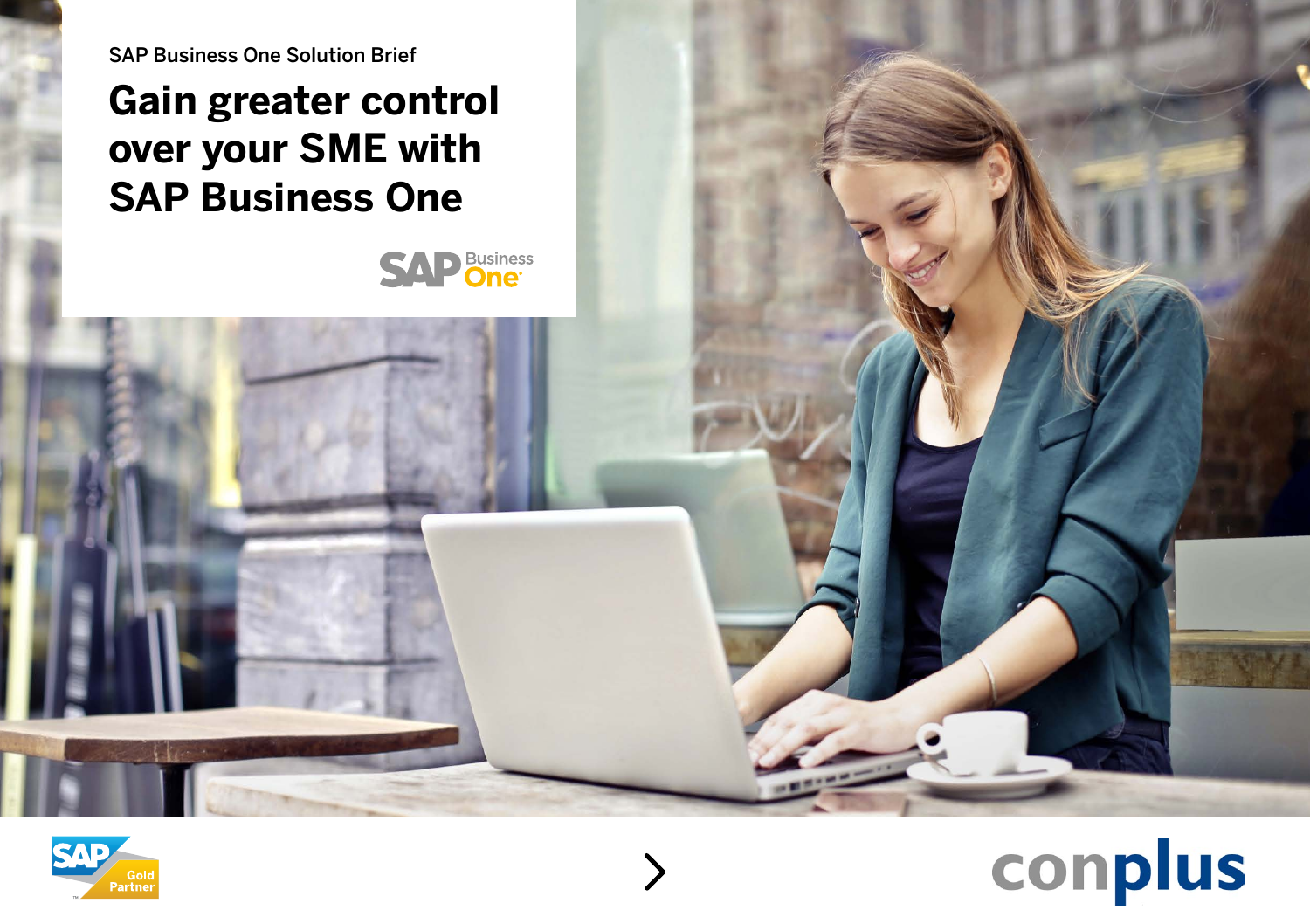## SAP Business One designed for all your small and midsize company's needs



**Affordable** low total cost of ownership



### **Industry solutions**

tailored to your needs



**Comprehensive** all your departments needs from one solution



#### **28 languages,**

50 localized versions, multi-currency support



**Quick and easy** to implement, up and running in days or weeks



**Powerful** enough to help your business grow



#### **800 local partners**

implemented in 150+ countries



#### **65.000 customers** run

SAP Business One around the World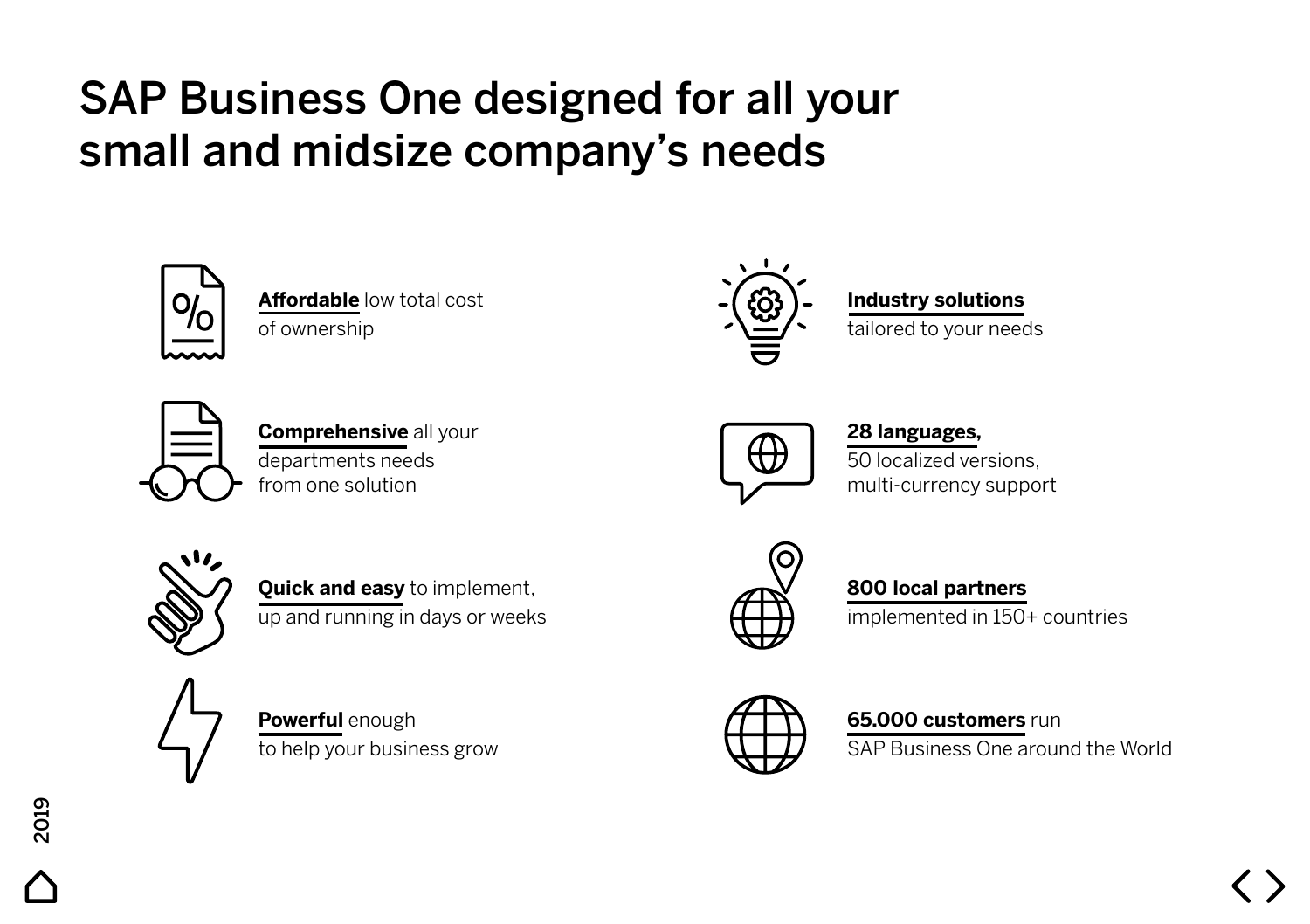### SAP Business One designed for all your small and midsize company's needs

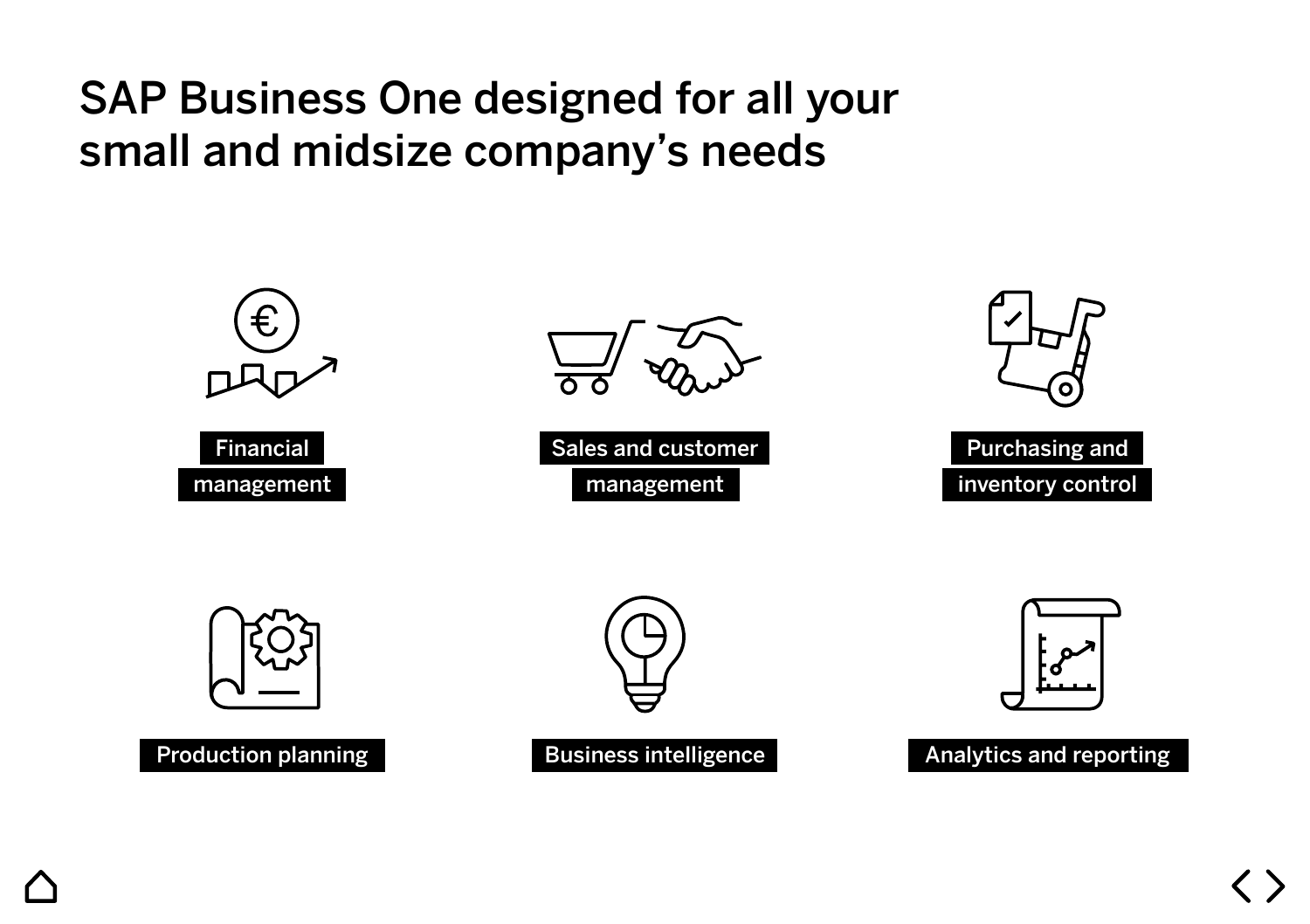### Successfully manage and grow your business

The SAPBusiness One application offers an affordable way to manage your entire business – from accounting and financials, purchasing, inventory, sales and customer relationships, and project management, to operations and human resources. SAP Business One helps you to streamline processes, gain a greater insight into your business, so that you can act fast and make decisions based on real time information, to help you drive profitable growth.

#### A single view of your business to help you stay in control

We understand that businesses like yours have big dreams and big goals, and as your business grows it can be difficult to get a single view of what is happening at any given time, when information resides in different applications or even locations. SAP Business One is designed for small and midsized companies to grow with you, it is flexible, modular, yet powerful and with its user-friendly interface, it is simple to use.

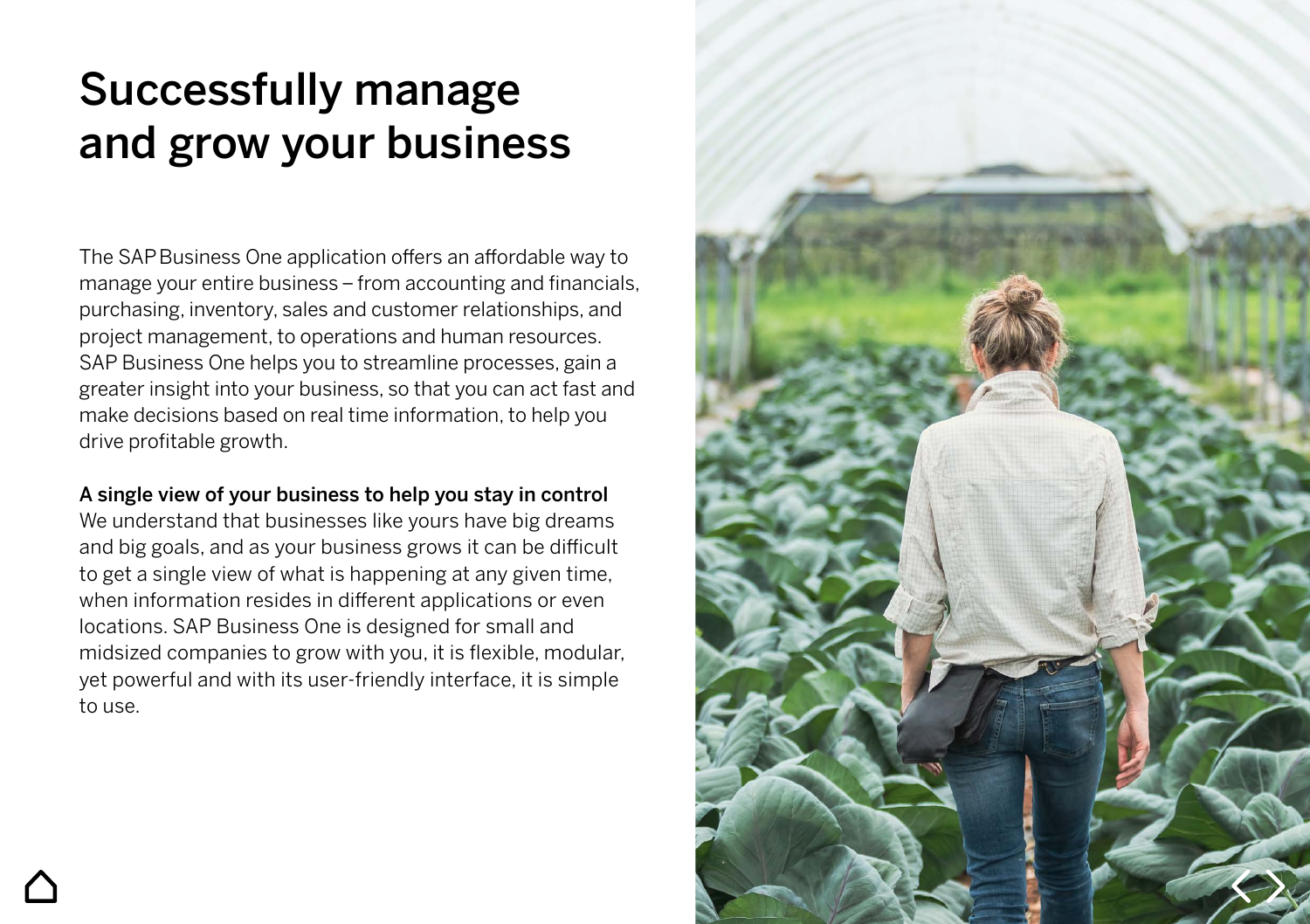### SAP Business One A complete and customizable solution

SAP Business One is a single, integrated solution that provides clear visibility into your entire business and complete control over every aspect of your operations. It captures all critical business information for immediate access and use companywide. Unlike accounting packages and spreadsheets, it delivers what you need to manage your key business areas.

Because every business is different, SAP Business One is designed with flexibility in mind. Whether it's deployed on premise or in the cloud, you can access SAP Business One at anytime, anywhere via any mobile device. And because SAP Business One runs on both the SAP HANA® and Microsoft SQL server platforms, you can choose the one that suits your business best.

What's more, your employees can start using it from day one. As your business grows, you can customize and extend SAP Business One to meet your evolving needs.

Do you want to grow your business overseas? SAP Business One supports 28 languages and 50 country-specific versions, delivered and supported locally by our extensive network of over 800 SAP Business One partners.

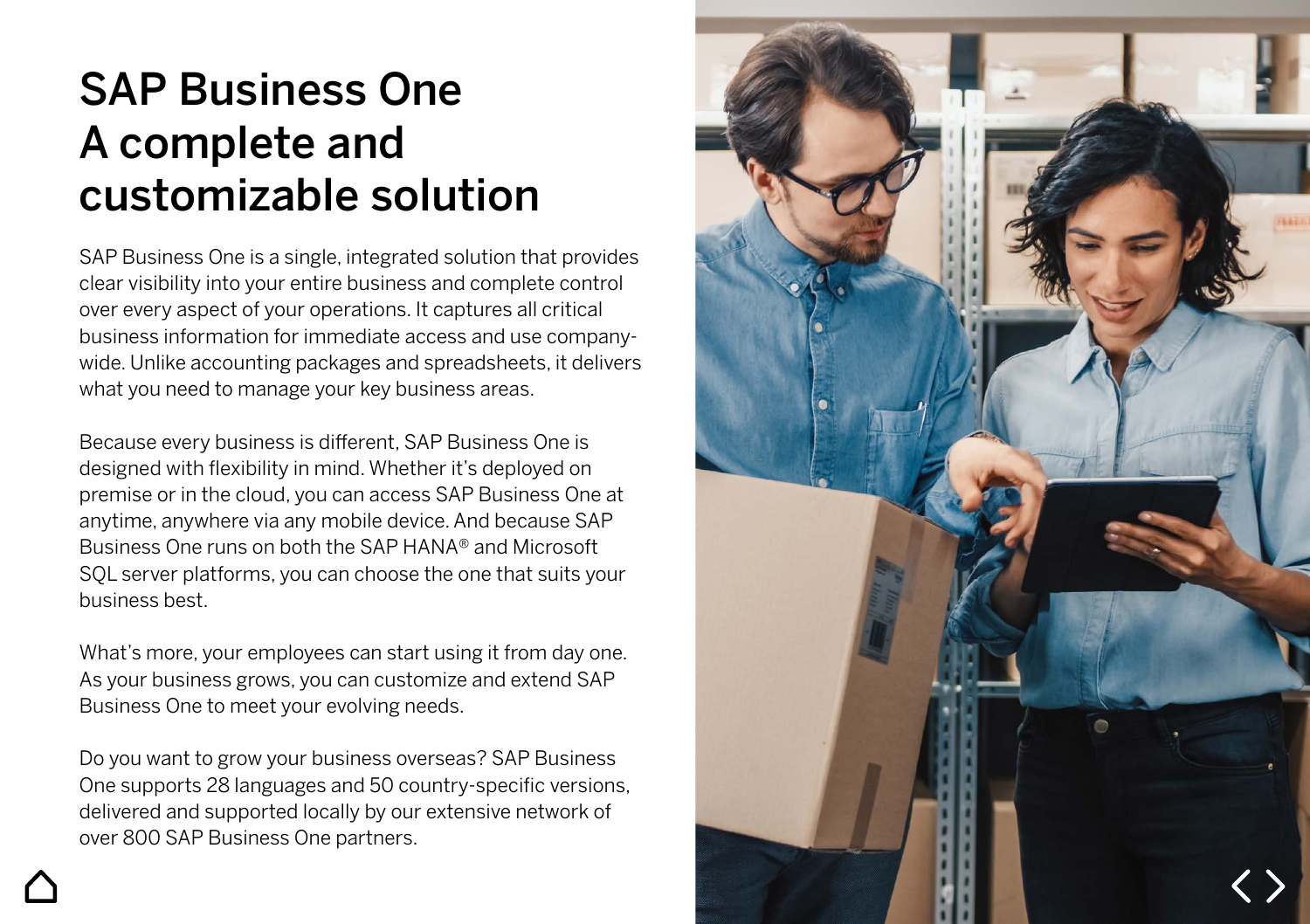## Total control of your finances

SAP Business One provides a complete set of tools to help **Financial management** manage and streamline your financial operation. It automates everyday accounting tasks such as maintaining ledger and journal entries, supporting tax calculations, and enabling multicurrency transactions.

You can conduct all your banking activities – including processing bank statements and payments, as well as reconciling accounts. You can also manage cash flow, track budgets, and compare actuals versus plans to see where your business stands at a moment's notice.

By integrating your financial operation in real time with other business processes, such as purchasing and sales, you can speed transactions and improve visibility into cash flow.



Accounting – automatically handle all key accounting processes, such as journal entries, accounts receivable, and accounts payable.

Controlling – accurately manage cash flow, track fixed assets, control budgets, and monitor project costs.

Simplified – management of fixed assets, the virtual fixed asset function frees you from repetitive manual data entry.

Banking and reconciliation – quickly process reconciliations, bank statements, and payments by various methods including checks, cash, and bank transfers.

Financial reporting and analysis – create standard or customized reports from real-time data for business planning and audit reviews.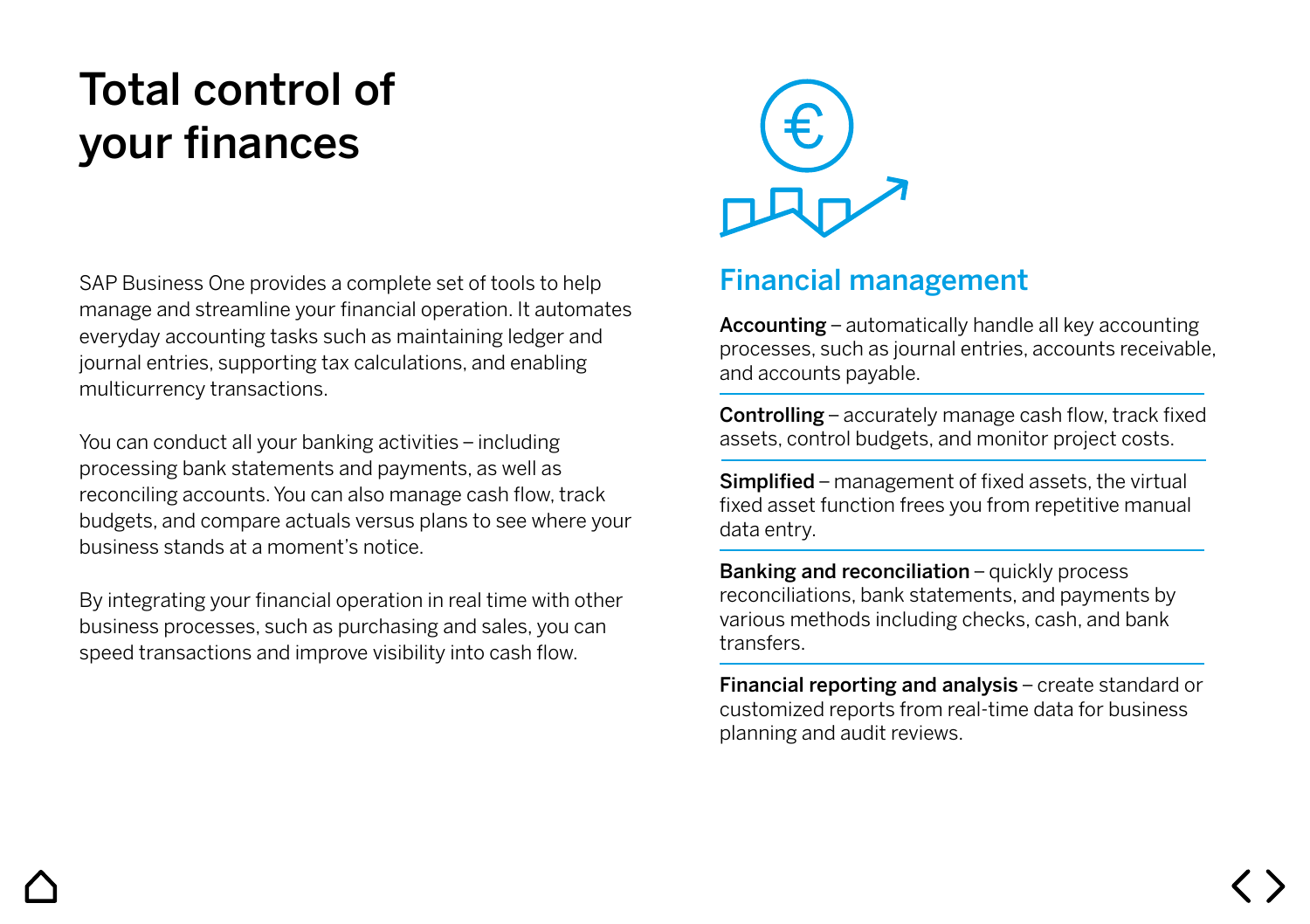### Create a loyal customer base

Acquiring new customers is important for success, but maximizing customer relationships is just as crucial. SAP Business One provides the tools to help you efficiently manage the entire sales process and customer lifecycle – from initial contact to final sale, to after-sales service and support.

Its integrated functionality provides a complete view of prospects and customers so you can better understand and meet their needs. As a result, you can turn prospects into customers, increase sales and profitability, and improve customer satisfaction.



#### Sales and customer management

Sales and opportunity management - track opportunities and activities from the first contact to deal closing.

Marketing campaign management - create, manage, and analyze marketing activities.

Customer management – store all critical customer data in one place, synchronize and manage customer contacts stored in Microsoft Outlook

Service management – manage warranty and service contracts efficiently, enter and respond to service calls quickly.

Reporting and analysis – create detailed reports on all aspects of the sales process, including sales forecasting and pipeline tracking, using time saving templates.

Mobilize your sales team – manage your sales information on the move with SAP Business One Sales mobile app.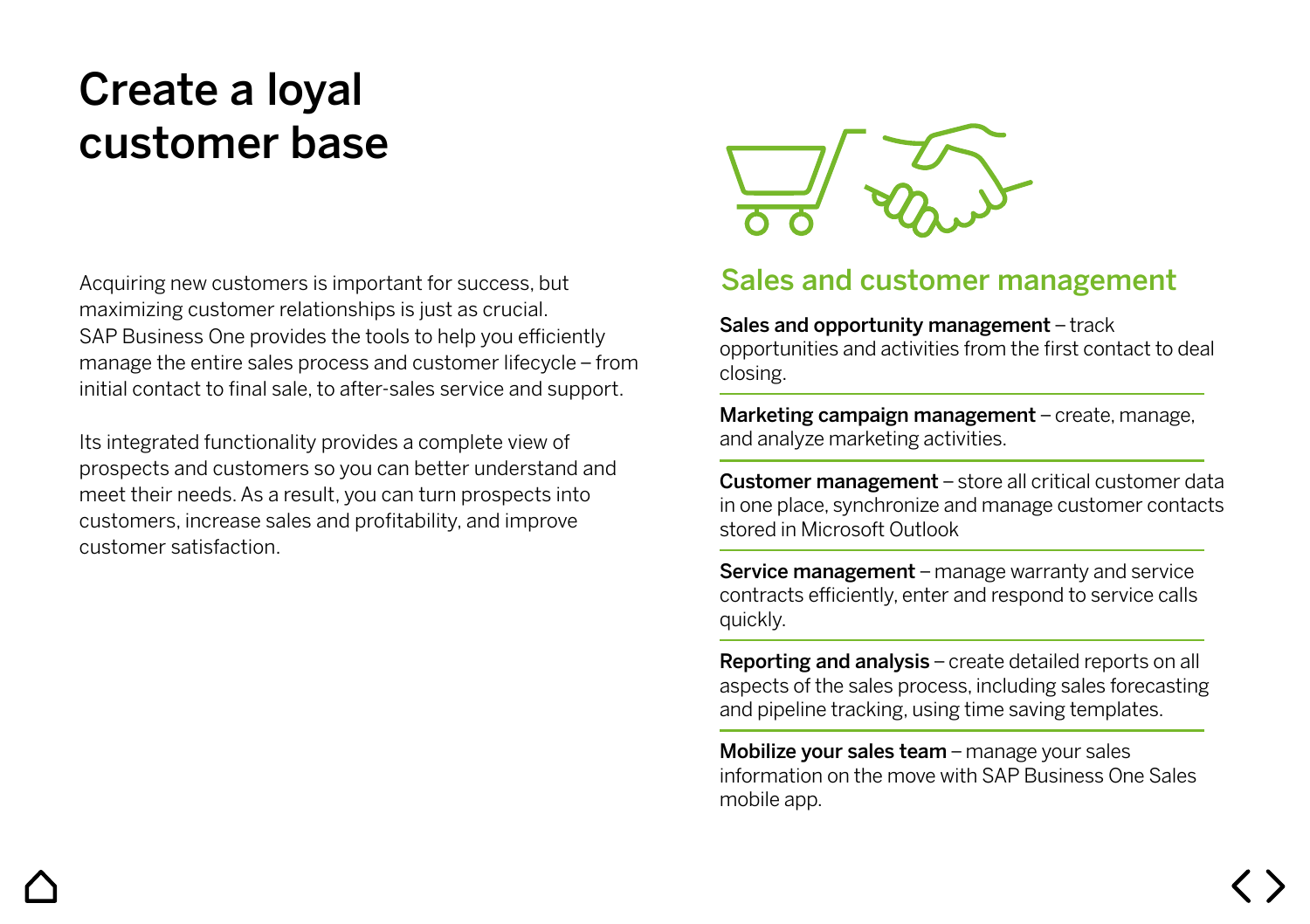## Optimize buying and purchasing to increase margins

Every small business needs a systematic approach to managing the procurement process, from requesting vendor quotes, to creating purchase requests and paying vendors. SAP Business One helps manage the complete order-to-pay cycle, including receipts, invoices, returns, and payments. Integrated reporting tools let you easily compare suppliers and prices to negotiate better deals and identify opportunities for cost savings.



#### Purchasing and inventory control

Procurement – create purchase requests, POs, and goods receipts; link purchasing documents and view document trails for audit purposes; and manage returns, additional expenses, and multiple currencies.

Master data management – manage detailed data in a user-friendly interface, view account balance and purchase analyses, and maintain detailed item purchasing information with price lists and tax information.

Warehouse and accounting integration – achieve realtime synchronization of goods receipts and inventory warehouse levels;

Process accounts payable invoices, cancellations, and credit memos with a PO reference; plan your material needs; and schedule your purchases accordingly

Easier, up-to-date reporting – generate reports with real-time data and display them in various report formats or dashboards.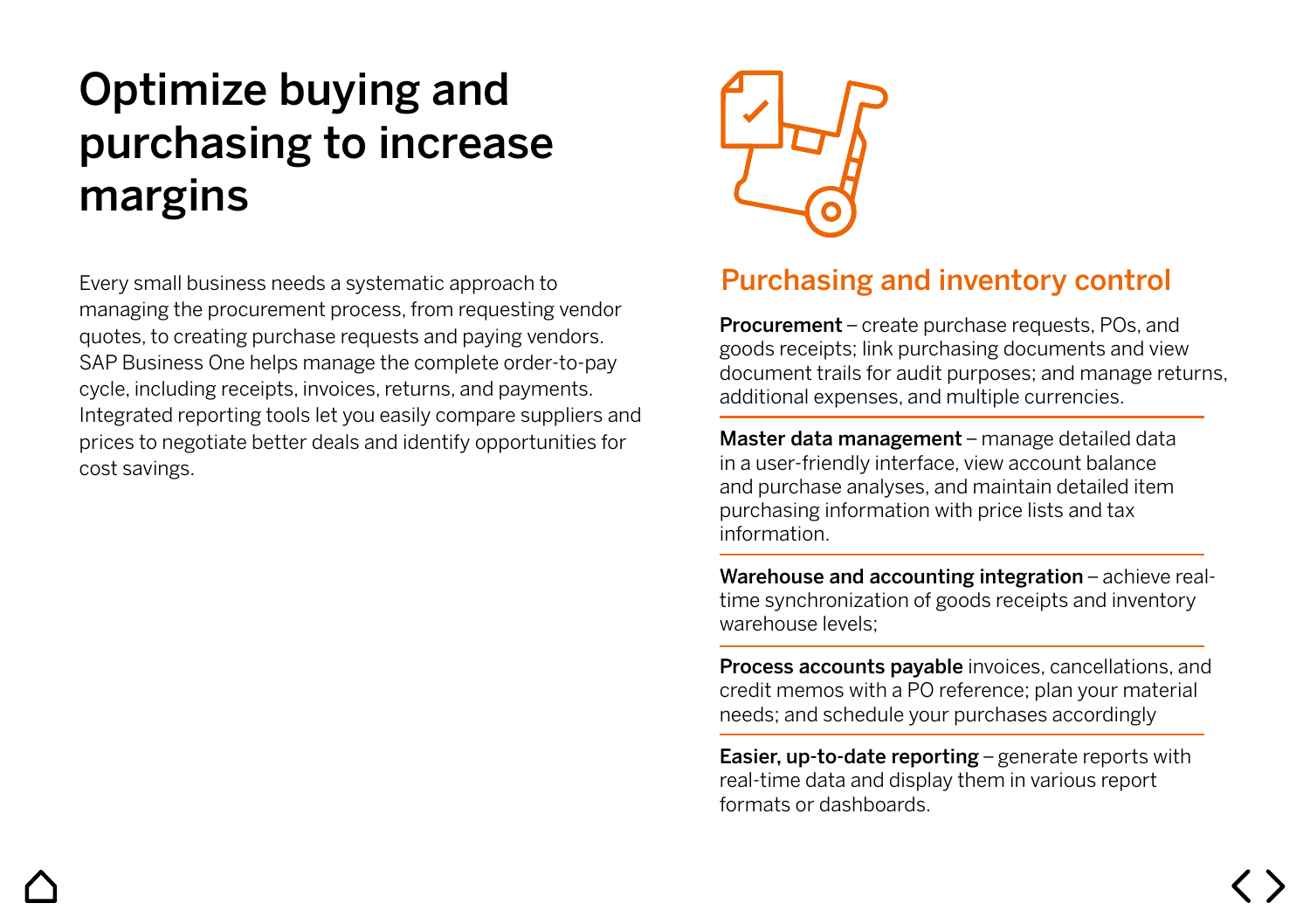### Transparent inventory control and distribution

SAP Business One provides accurate information about inbound and outbound shipments, inventory, and item location. You can value inventory using standard costing, moving average, FIFO, and other methods; monitor stock levels; and track transfers in real time. You can run realtime inventory updates and availability checks and manage standard and special pricing. You can also apply volume, cash, and customer discounts and run reports that reveal their impact.



#### Purchasing and inventory control

Warehouse and inventory management - manage inventory using various costing models, maintain item master data, and use multiple units of measure and pricing.

Bin location management – manage stock in multiple warehouses, by dividing each one into multiple subzones, set up allocation rules, optimize stock movement, and reduce picking times.

Goods receipt and issue control – record goods receipts and issues; track stock locations and transfers; enable consignment, drop-ship, and other orders; and perform inventory and cycle counts.

#### Production and material requirements planning create and maintain multilevel bills of materials (BOMs), issue and release production orders manually or by backflush, and globally maintain prices for BOMs.

**Efficient reporting** – generate reports with timely data and display them in various formats or dashboards.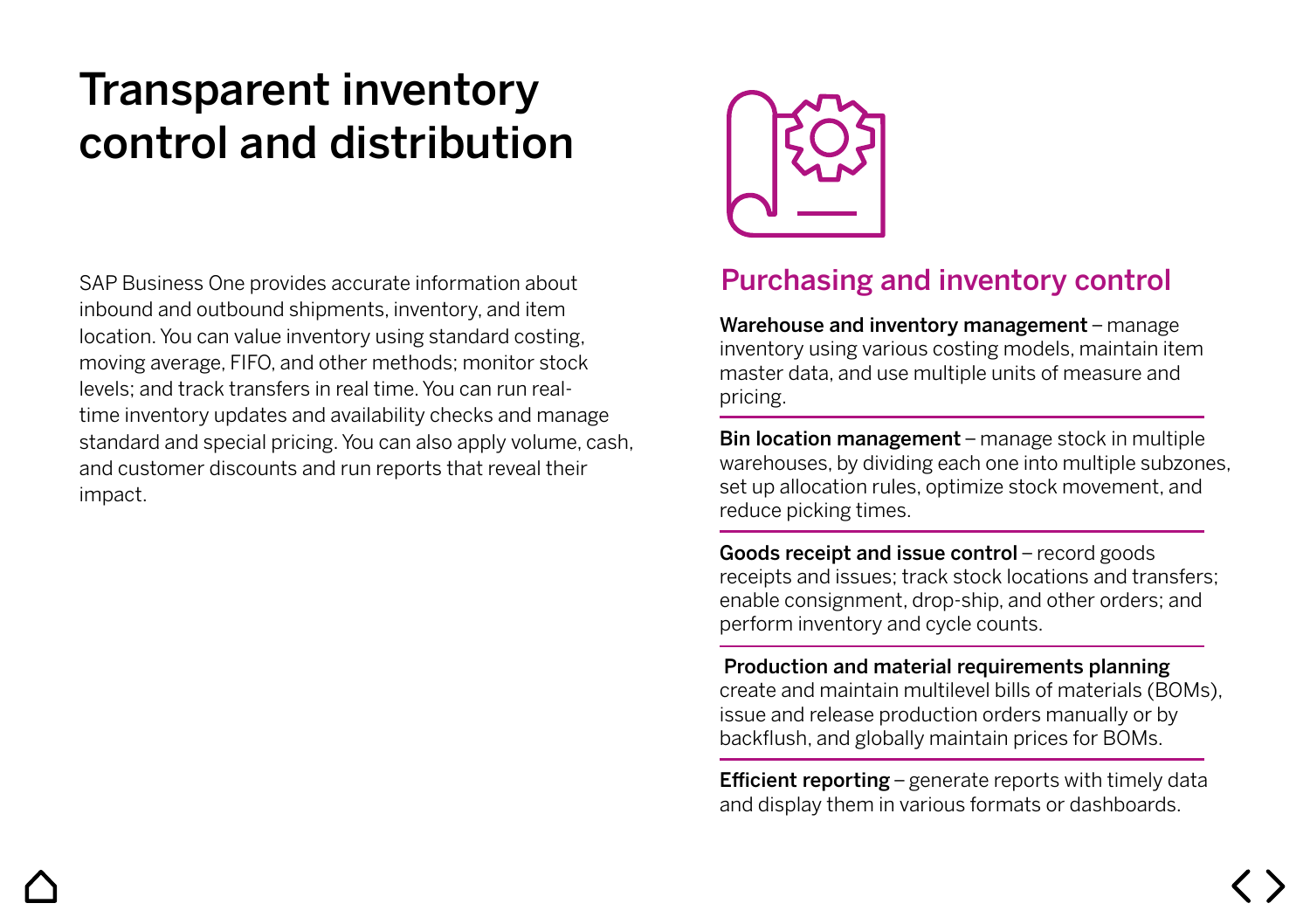### See your business clearly with business intelligence, analytics and reporting

SAP Business One provides powerful analytic and reporting tools. It includes a complimentary and fully integrated version of SAP Crystal Reports® for SAP Business One, so you can gather data from multiple sources and generate timely and accurate reports based on company-wide data. Integrated with Microsoft Office, SAP Crystal Reports lets you choose from a variety of report formats and control access to information displayed.

With optional analytics powered by SAP HANA, SAP Business One takes advantage of in memory computing for analysis and reporting. You gain real-time access to predefined dashboards and reports, as well as productivity tools to support decisionmaking. You can tailor forms and queries to meet specific requirements without technical training. You can also configure settings to define exchange rates, set authorization parameters, and create import and export functions for internal mail, e-mail, and data.



#### Business Intelligence

Report creation and customization – access data from multiple sources, create new reports, and customize existing ones in a variety of layouts with minimal IT overhead.

Interactive analysis - use with standard MS Excel features to create reports and see your business from new angles.

Intuitive tools – drag and relate, drill downs, search assistance, and workflow-based alerts.

Analytics plus pre-defined KPIs (key performance indicators) help you to see average delivery variance days, top five sales employees

**Enhance your reports** with powerful visualizations by integrating SAP Lumira for SAP Business One.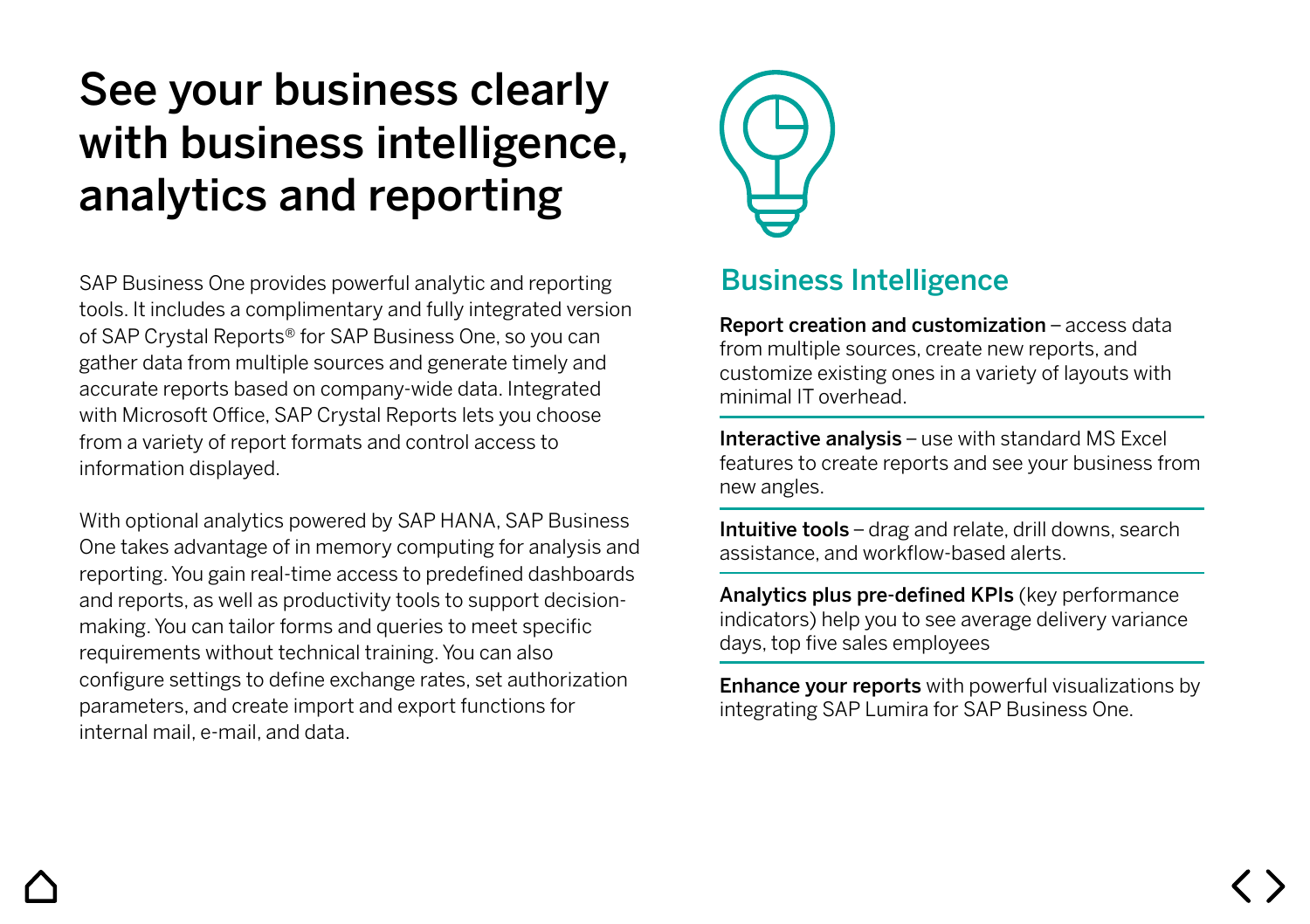### Empower your people to make smart decisions faster

SAP Business One empowers your employees to make smart, confident decisions, faster by capturing all critical information across sales, customers, operations, and finance – making it instantly available company-wide. By integrating this data in one system instead of multiple disconnected spreadsheets, it eliminates duplicate data entry, costs, and related errors. Workflow-based alerts trigger automatic responses when important business events occur, allowing you to focus on the most critical events. You have clear visibility into how your business is performing and greater confidence in the information used to make decisions.



#### Analytics and reporting

Together with the fully integrated SAP Crystal Reports for SAP Business One you can create dashboards and reports that provide insight into all business areas. Intuitive, interactive drill-down functionality helps you get answers to your most pressing questions. Employees can address customer needs faster, and managers can accurately track revenues, costs, and cash flow to assess performance and take quick corrective action.

For even faster information access, the SAP HANA n you need and create standard or ad hoc reports in a moment.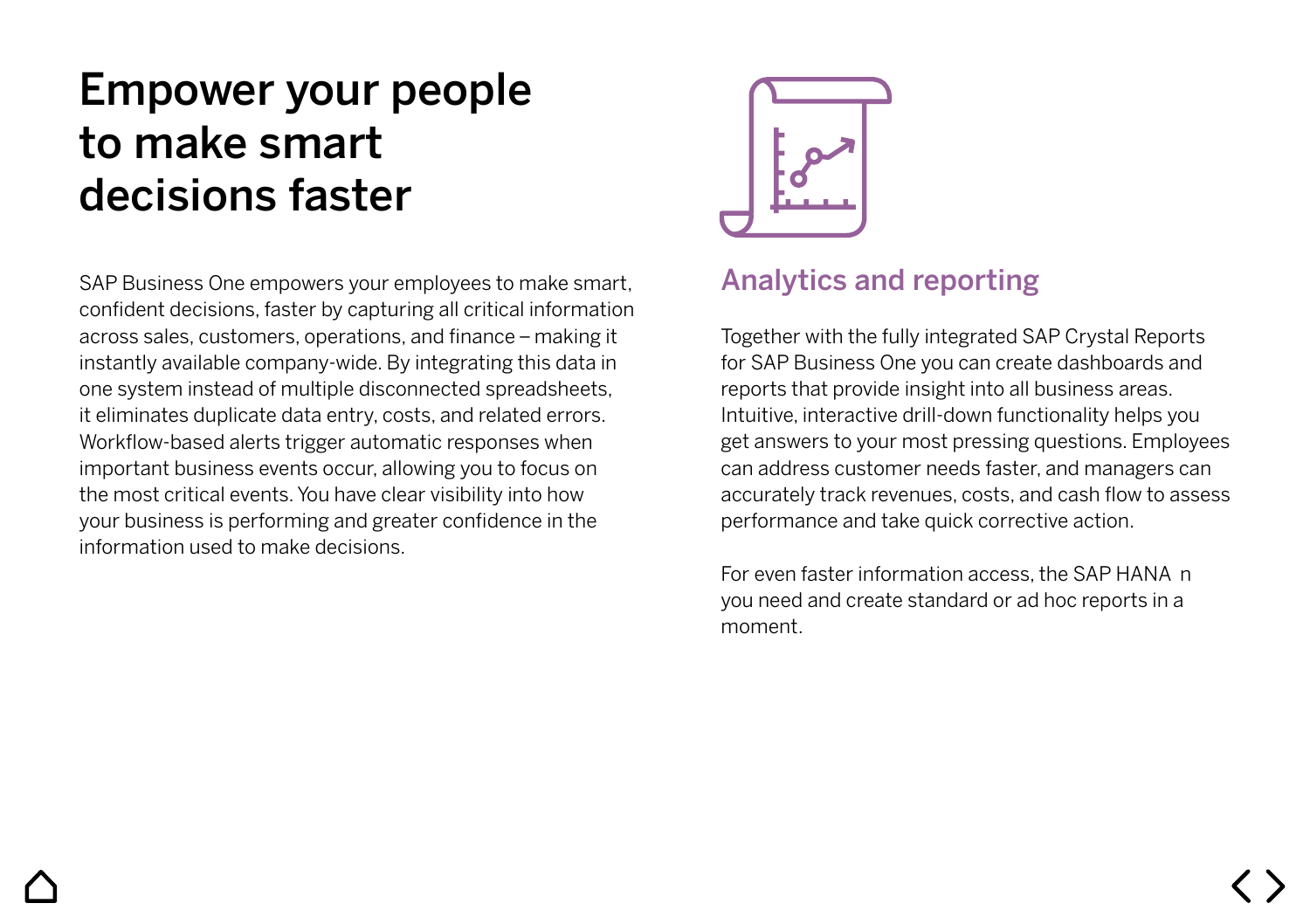### Find an industry-specific solution for your expanding business

Take advantage of the extensive industry functionality, best practices, and processes built into SAP Business One. And as your business grows, you can extend SAP Business One to meet your specific business and industry challenges using the SAP Business One studio, software development kit, or any of over 500 add-on solutions built by our partners.

Professional Services

#### Consumer products





Align every aspect of your operations to the needs of modern consumers – with SAP Business One software for the consumer products industry. Anticipate, plan, and manage demand – and deliver the consumer goods and products shoppers crave.

Meet customer demand and develop new revenue streams with SAP Business One for the manufacturing industry. Shrink supply chain costs, accelerate cycle times, minimise scrap and re-work – and ultimately speed time to profit.

Deliver consistent, high-value services to your clients with SAP Business One software for professional services and consulting firms. Establish a repeatable process for service delivery – and improve resource planning, project management, billing, and more.

Retail



Give consumers the products, information, and personalised shopping experiences they want – across any channel – with SAP Business One for retail. Harness real-time customer and POS insights, engage shoppers, and optimise everything from merchandising to your supply chain.

Wholesale distribution



Proactively meet customer and supplier demand with SAP Business One for wholesale distribution. Improve everything from demand planning to inventory and supply chain management – and run flexible, tightly integrated processes to achieve operational excellence.

For more information and to watch customer success stories visit https://www.sap.com/products/business-one.html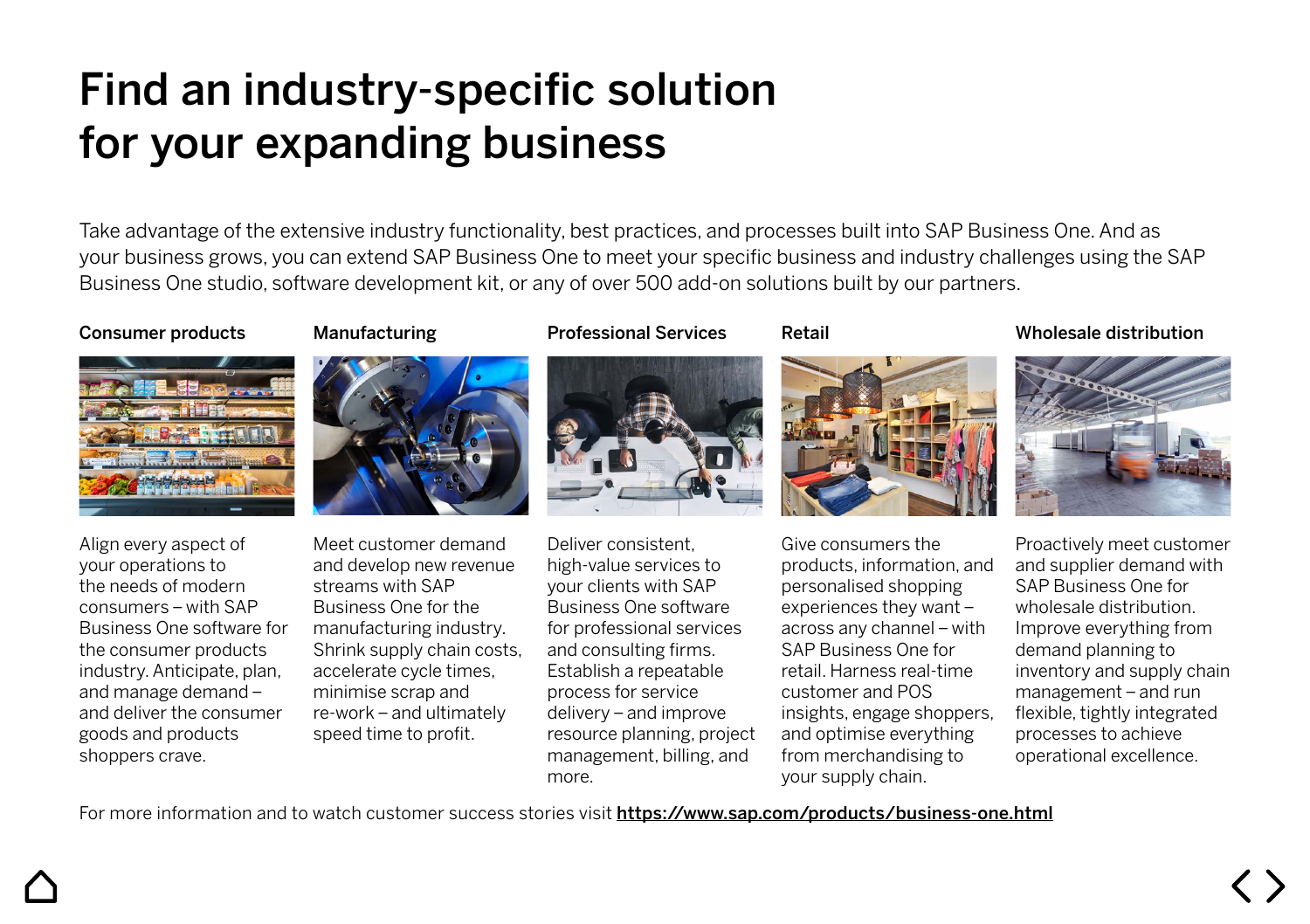### And now there is a SAP Business One to suit your business today and tomorrow and the future.

#### Cloud

You can now deploy SAP Business One Cloud for a monthly licence fee, so when your business grows your SAP Business One solution grows with you.

#### Mobile

Manage your business on the move and mobilise your sales team with SAP Business One mobile apps, so you are in control, available anytime, anywhere and on any mobile device.

#### On premise

If you want to deploy your SAP Business One solution in the office – that's just fine too, we have a deployment solution to suit all our customers' needs





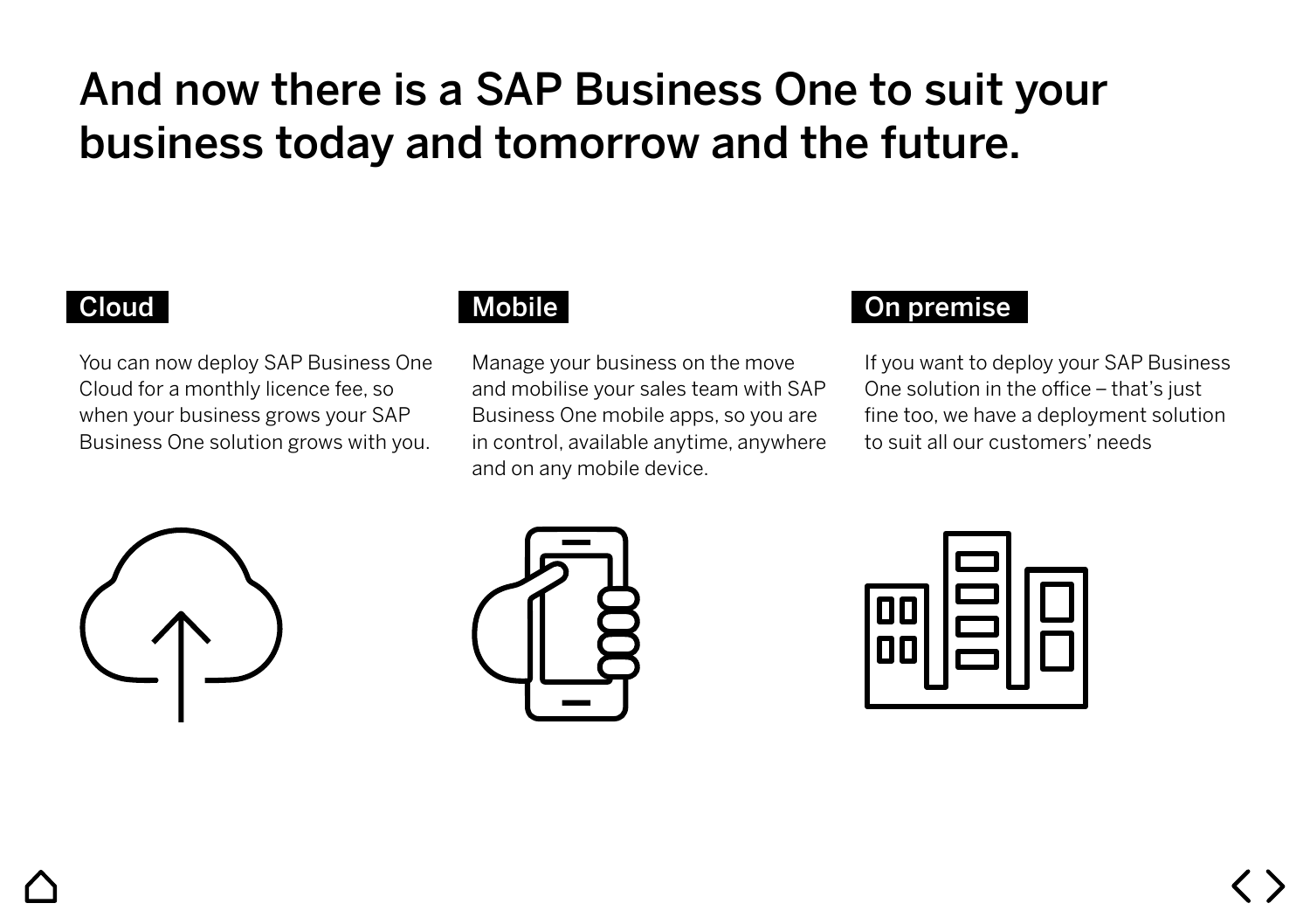### Whatever your business we've got you covered

SAP Business One designed specifically for small companies and midsize businesses, the SAP Business One application is a single, affordable solution for managing your entire company – including financials, sales, customer relationships, and operations.

Sold exclusively through SAP partners, it helps streamline your operations from start to finish, gain instant access to complete information, and accelerate profitable growth.

https://www.sap.com/products/business-one.html